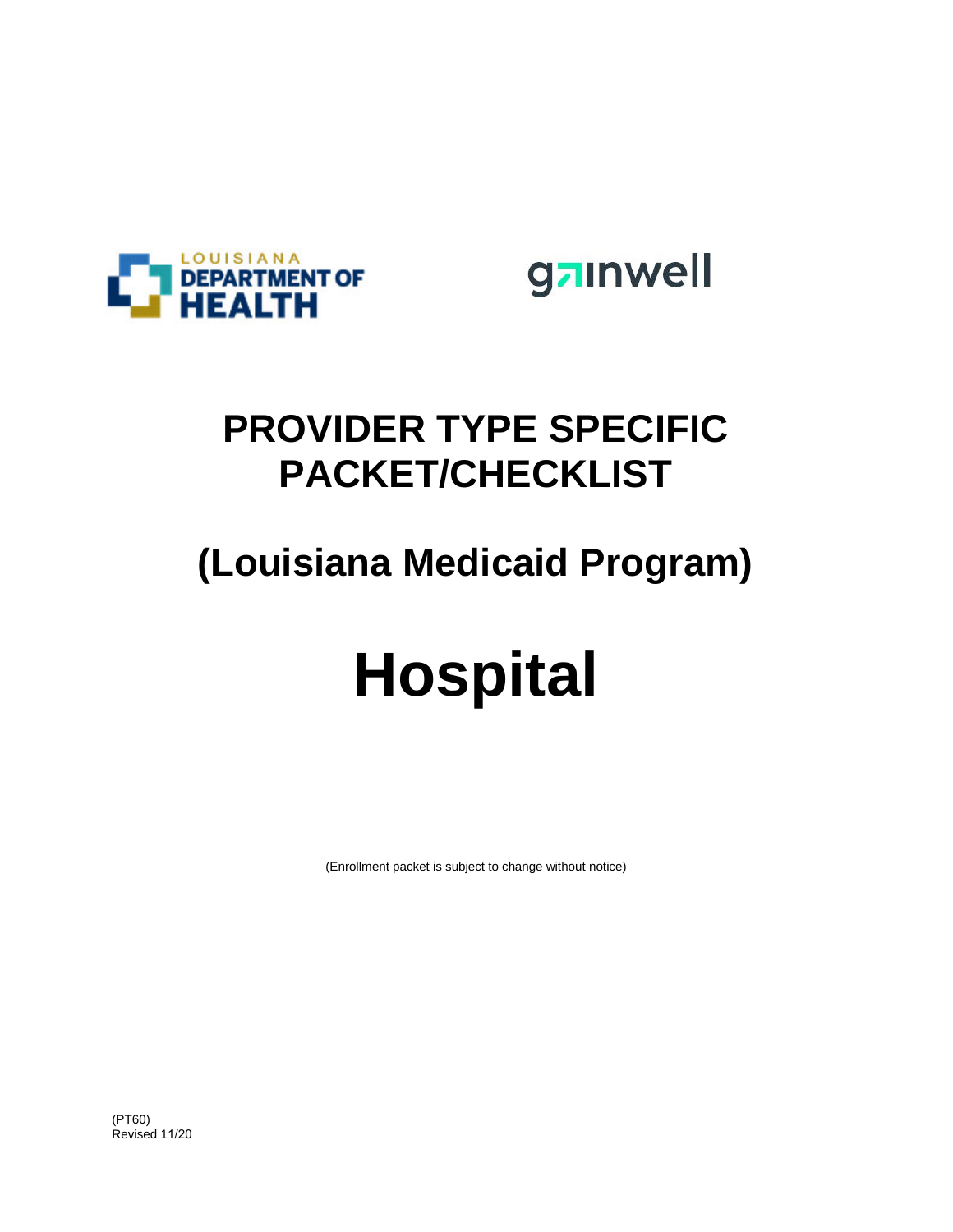## **TIMELY FILING GUIDELINES**

To be reimbursed for services rendered; all providers must comply with the following filing limits set by the Louisiana Medicaid Program.

- Straight Medicaid claims must be filed within **12** months of the date of service.
- Claims for recipients who have Medicare and Medicaid coverage must be filed with the Medicare Fiscal Intermediary within **12** months of the date of service in order to meet Medicaid's timely filing regulation. (Claims that fail to cross over via tape and have to be filed hard copy must be filed within **6** months of the date on the Medicare Explanation of Medicare Benefits (EOMB), provided that they were filed with Medicare within **1** year from the date of service.)
- Claims with third-party payment must be filed within **12** months of the date of service.
- Claims for recipients with retroactive eligibility coverage, e.g., spend-down medically needy claims, should be sent to Gainwell with a note of explanation **AND** a copy of Form 18-SSI (Medicaid Program Notice of Decision) or other official documentation from DHH indicating the recipient's retroactive status within **12** months of the date retroactive eligibility was granted. The Gainwell mailing address is as follows:

Gainwell Provider Relations P.O. Box 91024 Baton Rouge, LA 70821

All claims for recipients with retroactive medical coverage will be forwarded to the Medicaid Program for review and authorization.

Medicaid claims received after the maximum timely filing date cannot be processed unless the provider is able to furnish proof of timely filing. Such proof may include:

- A Remittance Advice indicating that the claim was processed earlier (within the specified time frame). A filed claim is defined as one which has been assigned an ICN (internal control number) and was either paid or denied.
- Correspondence from either the Medicaid Program or local Medicaid eligibility staff concerning the claim and/or the eligibility of the recipient.

**NOTE:** To ensure accurate processing when resubmitting the claim and documentation, providers must be certain that the claim is legible. Documentation must reference the individual recipient and date of service.

## **CLAIMS FOR DATES OF SERVICE OVER TWO YEARS OLD**

Claims with dates of service over two years old **are not** to be submitted to the Fiscal Intermediary (Gainwell) or to the Medicaid Program for overriding of the timely filing edit **unless**  one or more of the guidelines listed below is met:

- The recipient was certified for retroactive Medicaid benefits (e.g., spend-down medically needy, or the recipient won a Medicare or SSI appeal granting retroactive Medicaid benefits), and the provider submits the claim within **12** months of the date retroactive eligibility was granted.
- The claim was submitted to Medicaid within **12** months of the date of service and failure of the claim to pay was the fault of the Medicaid Program rather than the provider's fault **each** time the claim was adjudicated.
- **NOTE:** Documentation of retroactive eligibility or your attempts to resolve the billing problem (e.g., copy of Remittance Advice) must be attached to the claim(s).